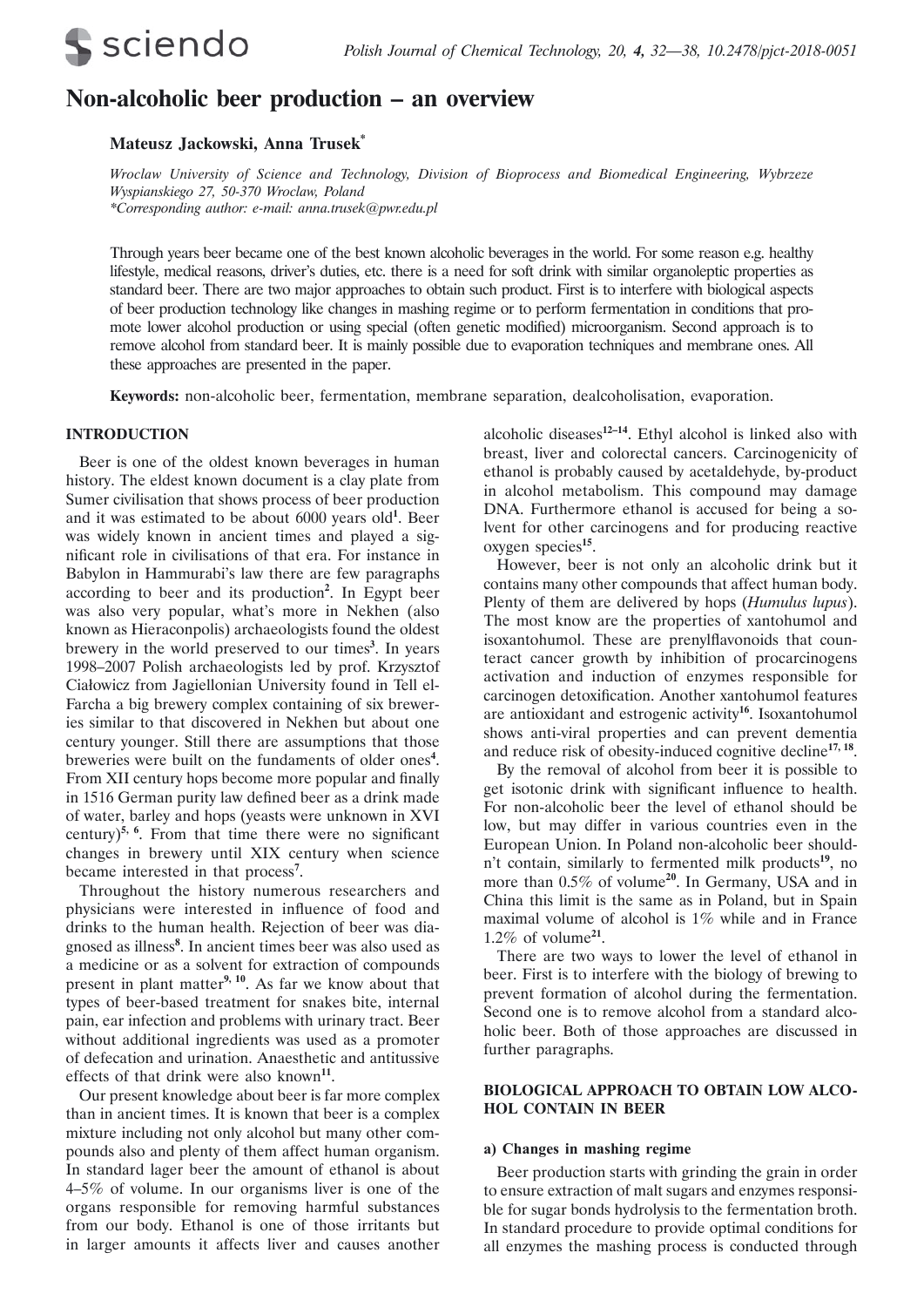wide spectre of temperatures from about  $60^{\circ}$ C to nearly 80°C. The most important enzymes that deliver sugars for fermentation are:

– β-glucanase – the enzyme responsible for degradation of polysaccharides connected by β-glycoside bonds. Such bonds are present in cellulose from malt grains. This type of enzyme represents the highest efficiency at 40–45°C.

– β-amylase – the role of this enzyme is to cleave α-1,4-glycoside bonds present in starch, releasing maltose molecules from non-reducing end of starch chains. Optimal temperature for this enzyme is in range between  $60-65$ °C.

– α-amylase – this enzyme cleaves α-1,4-glycosidic bonds located in the middle of a starch chain. This enzyme has wide spectrum of optimal temperatures between  $65-75^{\circ}C^{22}$ .

As it was written above during the mashing process various enzymes are active in different temperatures. The aim of this approach is to prepare wort containing less fermentable sugars than in standard one. Lowering the level of fermentable sugars decreases formation of alcohol by yeasts. There are few ways to achieve that target.

By application high temperature  $(75-80^{\circ}C)$  during mashing process, only  $\alpha$ -amylase is active. Even though this range of temperatures isn't optimal for that enzyme, it is active enough to digest the starch into smaller parts. But due to the inactivation of β-amylase, the products of α-amylase activity cannot be converted into maltose being fermentable by yeasts. In general opinion the flavour of beer produced by this way is very good, although there are some reports of a malty taste of such product**24, 25**.

Another approach is called cold water malt extraction. This procedure allows to capture color and flavour from malts while limiting the extraction of complex carbohydrates. Temperature during that process is lower than 60°C. These conditions also prevent increasing wort gravity during the mashing process**25, 26**.

Both of presented methods can be combined. At the beginning of that process malt is mashed under low temperature as in cold water malt extraction. Next the whole mixture is heated up to high temperature above 75°C. Recent studies on that type of infusion mashing showed that beer produced by 30 minutes of cold water extraction and 120 minutes of mashing at 77°C had wort extract at the level of 8.5% and alcohol content 0.44% of volume. This level of ethanol is fully acceptable for non-alcoholic beers**<sup>26</sup>**.

Spent grains remaining after standard beer production procedure contain between 40–50% polysaccharides in dry mass**<sup>27</sup>**. The spent grains may be re-mashed to recover these carbohydrates and use to non-alcoholic beer production. It is possible due to the low level of fermentable sugars present in remashing product. Efficiency of the process may be increased by pre-treatment of grains using enzymes such as cellulases and glucanases. The potential advantage of this method is production of two kinds of beer from one dose of grain**<sup>28</sup>**.

#### **b) Changes in fermentation process**

After brewing process, wort is boiled to denaturate enzymes and another proteins. During this phase hop is added to provide bitterness and aroma and in the next step the mixture is cooled down before yeasts addition

and fermentation start. In standard process yeast are responsible for production of ethanol and another compounds responsible for aroma and taste of beer.

Researchers working on non-alcoholic beer production methods tried to interfere with yeast metabolism to limit the alcohol fermentation process. It is possible by changing the fermentation conditions or by interrupting the process by partial yeasts inactivation. On the other hand process may also be changed through the immobilisation of yeasts. *Saccharomyces cerevisiae* may be replaced by other strains or even by different species.

One of the easiest way to obtain changes in yeast metabolism is cold contact process. During this method elaborated by Schur in 1983 wort is cooled down to about  $1^{\circ}$ C and pH is kept at about  $4.0^{29}$ . The aim of this approach is to lower the rate of ethanol formation without significant decrease in production of esters and higher alcohols. 3-methylbutanal, 2-methylbutanal and 3-methylthiopropionaldehyde formed during this process are responsible for characteristic flavour of non-alcoholic beer**<sup>30</sup>**.

Another approach is called an arrested fermentation. During this process yeasts are inactivated or removed before they start producing ethanol in large amounts. It is done usually by rapid cooling down the fermenting beer to 0°C, pasteurization or centrifugation<sup>31</sup>. Recent studies showed that inactivation process may be also performed by microbubbled carbon dioxide at low pressure. What's more the process has minimal influence on the final product taste<sup>32</sup>. The main difficulty using this method is to choose the right moment to stop fermentation. Self-aggregation of *Saccharomyces cerevisiae* cells can be useful to easy separation. Yeast flocules have macroscopic size and they naturally sediment during the process<sup>33, 34</sup>.

Beers produced in described way represent similar flavour as beers made using cold contact process. One of the methods to minimize that effect is using selected yeast strains for instance those overproducing higher alcohols like isobutanol and isoamyl alcohol**<sup>35</sup>**.

Immobilisation of microorganisms is popular and widely known in numerous biotechnology processes which allows for carrying out continuous process with accurate calculation and control the residence time of the process**36, 37**. Immobilization allows for shortening the time of process, reducing costs and obtaining different products. Carrier for the immobilisation should be non-toxic, affordable and allow for high yeast cell concentration**38, 39**.

There is also a possibility to concentrate yeast cells in membrane bioreactor in which the process can run faster and yeast concentration is controlled and regulated in time**40–42**. Recent studies showed that increase in mass of immobilised cells caused the reduction of fermentation time but not whole process. It is caused by synthesis of larger amount of carbonyl compounds**43.** This feature may be useful in non-alcoholic beer production.

Production of non-alcoholic beers using immobilisation of yeast cells could be a feasible approach for industrial scale. It is known that one alcohol free beer installation based on packed bed immobilized yeast bioreactor is operating in Netherlands in brewery Bavaria**44, 45**.

The last biological method for alcohol free beer obtaining is based on genetic modifications of *Saccharomyces cerevisiae* genus or by using another microorganisms for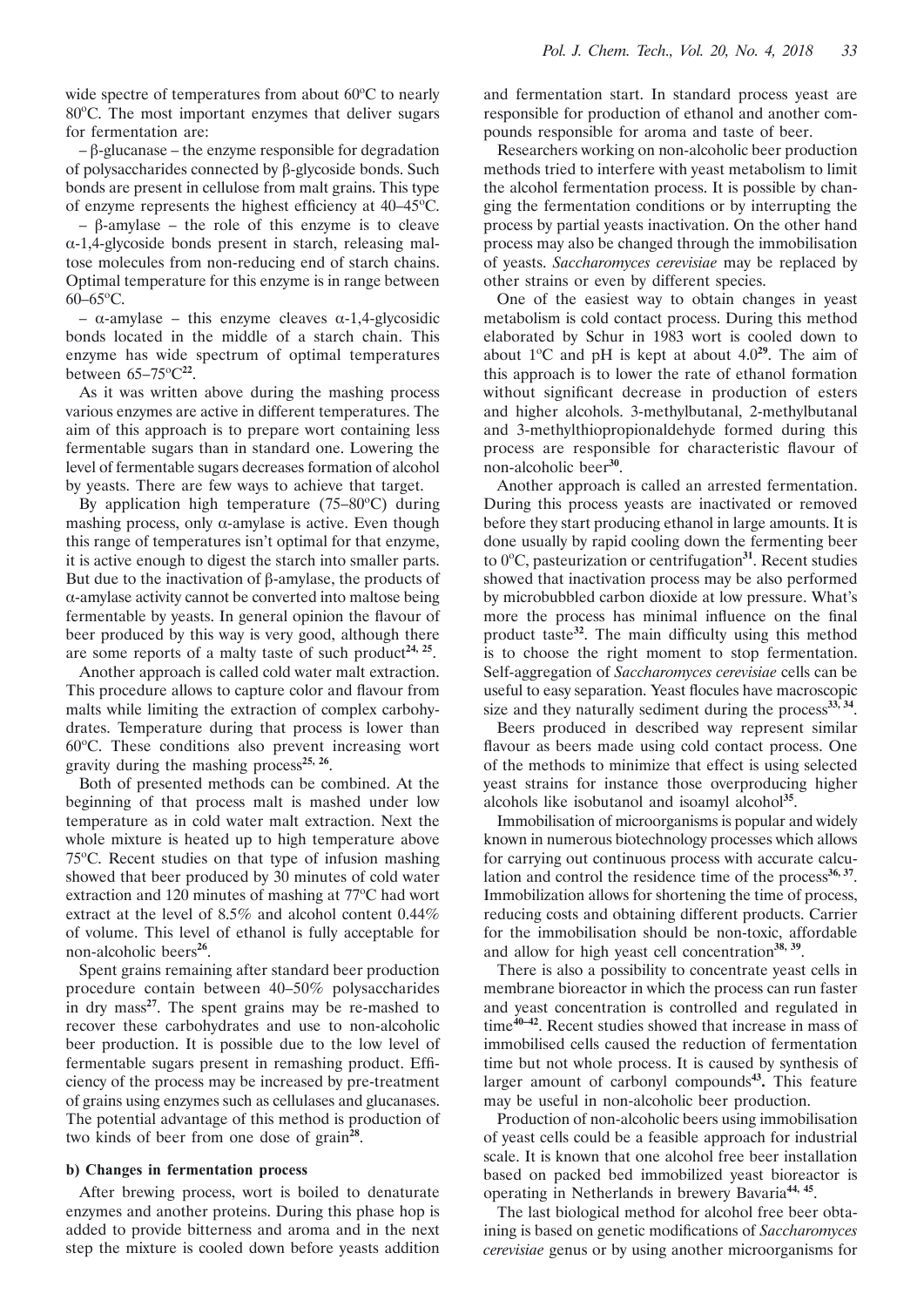fermentation. Recent studies showed that *Sacharomyces cerevisiae* strain isolated from cachaça distilleries in Brazil produces more flavour compounds than standard one. Thus it may be more useful in production of non- -alcoholic beers that often represent lack of aroma**46, 47**. There were also attempts to use brewing yeasts mutants with deficiency in tricarboxylic acid cycle enzymes. The effect of such experiment was a beer with concentration of alcohol between 0.07 and 0.31% of volume. From tested yeasts the best were those with lack of 2-oxoglutarate dehydrogenase activity and fumarase activity. Other mutants represented significant levels of produced diacetyl that gives unpleasant buttery flavour in beer<sup>48</sup>.

Lower amount of ethanol is obtained also with *Zygosaccharomyces rouxii***<sup>49</sup>**. Additionally, this strain is able to consume ethanol under aerobic conditions**<sup>25</sup>**. *Saccharomycodes ludwigii* strains named as DBVPG 3010 isolated from grape produced 0.5% of ethanol and appreciable amount of esters**<sup>50</sup>**. Other species used for non-alcoholic beer production were *Kluyveromyces bulgaricus and fragilis, Scheffersomyces shehatae*, *Wickerhamomyces anomalus Pichia kluyveri***51–53**.

Thus these compounds should be supplemented after alcohol removing**<sup>56</sup>**. The main advantage of this method is the possibility to obtain the level of ethanol lower than 0.5% of volume. This process is also affordable and simple to perform**<sup>57</sup>**.

Another method to separate compounds due to their difference of volatility is spinning cone column. In such device desorption of low-boiling compounds from thin film of liquid is performed. The installation is similar to a centrifuge. It consists of two series of inverted cones, one attached to the inside wall of the column and the second one to the rotating shaft. Beer is delivered from the top of spinning cone column. It is pulled down by gravity on the surface of first fixed cone and then dropped on the first cone attached to the rotating shaft. Due to the centrifugal force beer flows as a thin film upward to the rim of the cone and fails down on the second stationary cone. The stripping medium is a steam delivered from the bottom of the installation. The vapour flows out through the top of the column into condenser. Dealcoholized beer is collected at the bottom of the spinning cone column**<sup>58</sup>**. Mentioned process can be carried out in continuous system also at residence time about 20s and

#### Biological methods of non-alcoholic beer production



Figure 1. Scheme of biological methods used for non-alcoholic beer production and points in the brewing process in which they are applied

All presented biological methods are schematically presented in Fig. 1.

## **PHYSICAL APPROACH TO OBTAIN LOW ALCOHOL CONTAIN IN BEER**

In this approach the goal is to remove ethanol from standard beer without losing other compounds responsible for the flavour and taste of the product. There are two major possibilities to remove alcohol from a typical beer. First is to evaporate ethanol. Second one is to separate alcohol from a beer using membrane techniques.

## **a) Thermal methods for beer dealcoholisation**

Rectification is one of the easiest methods to separate volatile compounds. In this approach the mixture is being distilled to fractionate its elements due to their boiling point. Ethanol's boiling point is 78°C<sup>54</sup>. This temperature may be lowered with lowering the pressure. Unfortunately, simultaneously with alcohol some volatile compounds that have similar boiling point to ethanol are also removed**<sup>55</sup>** as well as carbon dioxide.

temperature 40–55°C<sup>59</sup>. Recent studies showed that it is possible to remove more than 94% of alcohol present in beer**<sup>60</sup>**. The major disadvantage of such process is high possibility of oxygen input $61$  however spinning cone columns and other similar thin film evaporators seem promising for removal of alcohol on industrial scale.

#### **b) Membrane methods for beer dealcoholisation**

The simplest membrane process for alcohol removal is dialysis. The driving force of this method is a concentration gradient of each compound across the semipermeable membrane. Small molecules can traverse membrane while the bigger than membranes pores not. In such conditions alcohol and other small molecule compounds transfer across the membrane from higher concentration (beer) to water**<sup>62</sup>**. The main advantage of dialysis is low operating temperature and possibility to remove alcohol to the acceptable level of 0.5% of volume**<sup>57</sup>**. The biggest disadvantage is loosing some compounds responsible for colour, taste and aroma and generation a huge amount of very diluted alcohol in receiving solution**63, 64**.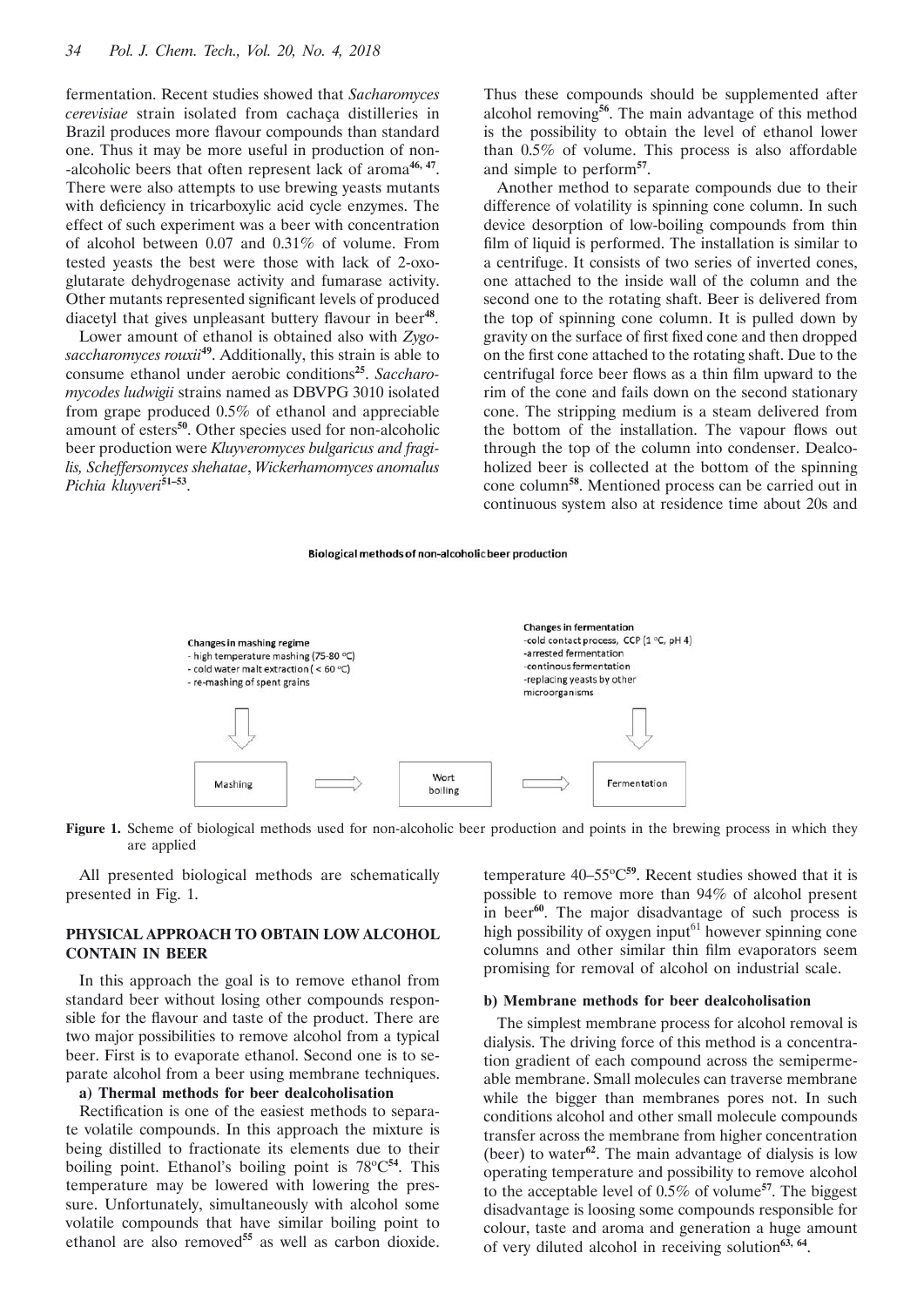Reverse osmosis is a process in which dissolved substances are separated using semi permeable membrane. The basis of this process is to create higher transmembrane pressure than osmotic pressure of the solution**<sup>65</sup>**. Reverse osmosis is a well-known and applicable process. Such installations are widely used in water treatment and water desalination modules<sup>66, 67</sup>. They are already in use in food and beverage industry e.g. for juice concentration. Studies showed that there is a possibility to remove alcohol to level lower than 0.5% of volume at low operating temperatures (20<sup>o</sup>C)<sup>68, 69</sup>. Similarly to another separation processes significant loses in esters and higher alcohols responsible for beer features were noticed**<sup>70</sup>**. Reverse osmosis seems to be feasible method for dealcoholisation of beer especially with invention of new types of membranes that have better selectivity for ethanol unlike other ingredients. It should be noten that before direction the stream to reverse osmosis unit, the microbial bacteria should be separated using classical filtration or micro,  $-$  ultrafiltration<sup>71, 72</sup>.

Pervaporation is another membrane approach in which certain, volatile compounds preferentially permeate through the membrane and evaporate downstream. The vapor may be released or condensed and collected. The driving force of pervaporation process is the chemical potential gradient across the membrane and it can be increased using vacuum pump or inert gas purge**73, 74**. As far this separation method is being used in many fields like desalination of water, separation of organic-organic mixtures or in recovery of waste industrial solvents**75–77**. The main advantages of pervaporation are low energy consumption and no vapour-liquid equilibrium limits. Running conditions are easy to obtain and don't have negative influence on a beer itself. Temperature for that process is about  $50^{\circ}C^{78}$ . Alcohol content may be reduced to 0.6% of volume what requires combination of that method with another one to obtain non-alcoholic beer accepted in most of the countries<sup>21</sup>. However pervaporation gives the opportunity to achieve beer that have nearly the same aroma profile as the original beverage<sup>79, 80</sup> that is a huge advantage to another separation methods.

Another membrane process for alcohol removal is osmotic distillation also called isothermal membrane distillation. This process is very often applied instead classical distillation when high temperature is not recommended**<sup>81</sup>**. The driving force of this process is vapour pressure difference across microporous, hydrophobic membrane. Stripping solution flows in counter-current mode removing alcohol that passes through the membrane.

In dealcoholisation ethanol evaporates at the membrane pores then its vapour diffuses through the membrane pores and finally ethanol condensates in the stripping medium**82, 83**. As a stripping solution can be used water and most often concentrated salt solutions**84, 85**. In the second case some amount of salt can diffuse into beer. An interesting solution is the use of glicerol as a stripping solution**<sup>86</sup>**. Studies showed that during osmotic distillation there were not significant loses in nutrients like maltose or glycerol<sup>87</sup>, however significant in volatile compounds (77% of initial level). Esters and higher alcohols responsible for aroma profile of a beer were lost in 90%**<sup>88</sup>**.

All presented physical methods are schematically presented in Fig. 2.

### **CONCLUSION**

In the near future the market of non-alcoholic beers will probably increase. Trends in a healthy lifestyle have caused a decline of alcohol consumption in Europe**<sup>89</sup>**. Today non-alcoholic beers become more and more popular. In 2017 market of non-alcoholic beers in Poland increased over 20%**<sup>90</sup>**. The most popular methods of dealcoholisation are arrested fermentation and distillation but beer produced on this way has worse taste and aroma than regular beer**<sup>91</sup>**.

After analysis available methods it looks that the best way to obtain good quality non-alcoholic beer is a combination of biological methods with physical ones. In our future research we are going to put much more attention to control an ethanol vield coefficient obtained at different cells concentration. The process will be carried out in membrane bioreactor in which the cells concentration is easy to control by particular streams regulation<sup>40</sup>. Permeate obtained from this reactor could be directed directly for ethanol separation and recovery. Pervaporation process looks the most promising, in which there is a possibility to achieve beer with same aroma and taste as the original beverage. Market



#### Physical methods of beer dealcoholisation

**Figure 2.** Scheme of physical methods used in beer dealcoholisation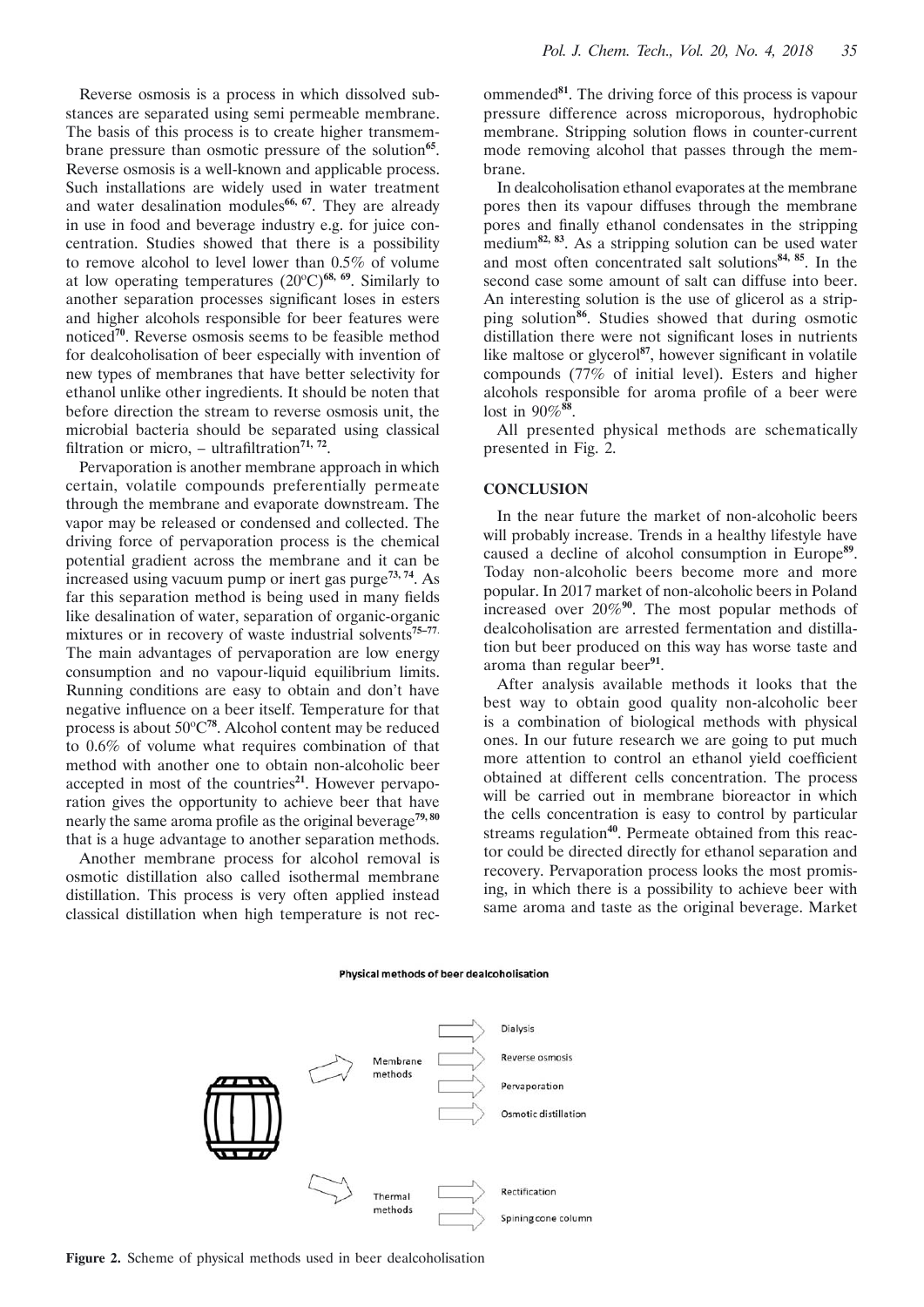of membrane production for pervaporation process still is growing up what promises well for achieving success in this area of research.

#### **ACKNOWLEDGEMENTS**

Project supported by Wroclaw Centre of Biotechnology, The Leading National Research Centre (KNOW) program for years 2014–2018.

#### **LITERATURE CITED**

1. Wiśniewski, P. (1993). *Piwa historie niezwykłe*. Warszawa: Print Shops PREGO .

2. Stępień, M. (2000). *Kodeks Hammurabiego*. Alfa-Wero.

3. Cichowski, K. (2006). *Najstarsze centrum browarnicze w delcie Nilu*. Alma Mater UJ. 83, 71.

4. Ciałowicz, K.M. (2008). *10 lat badań na Wzgórzu Kurczaka*. Alma Mater UJ, *99*, 202.

5. Hornsey, I.S. (2003). *History of Beer and Brewing*. London: RSC Publishing. DOI:10.1039/9781847550026.

6. Fałat, Z. (2005). *Wszystko o piwie*. Warszawa-Rzeszów: Ad Oculos.

7. Dylkowski, W. (1963). *Technologia browarnictwa*. Warszawa: Wydawnictwo przemysłu lekkiego i spożywczego.

8. Scurlock, J. & Andersen, B. (2005). *Diagnoses in Assyrian and Babylonian Medicine: Ancient Sources, Translations, and Modern Medical Analyses.* Urbana: University of Illinois Press.

9. D'Arms, J.H. (1995). *Heavy Drinking and Drunkenness in the Roman World: Four Questions for Historians*. O. Murray & M. Tecusan eds. In Vino Veritas. London: British School at Rome, 304–317.

10. Powell, A.M. (1993). Drugs and Pharmaceuticals in ancient Mesopotamia. *The Healing Past*, 47–67.

11. Nelson, M. (2016). *To your health! The role of beer in ancient medicine*. In W. H. Salazar (Ed.), Beer: Production, consumption and health effects (pp. 1–25). Nova Science Publishers.

12. O'Shea, R.S., Dasarathy, S. & McCullough, A.J. (2010). Alcoholic liver disease. *Hepatology*, *51*(1), 307–328. DOI:10.1002/hep.23258

13. Fadda, F. (1998). Chronic ethanol consumption:from neuroadaptation to neurodegeneration. *Prog. Neurobiol. 56*(4), 385–431. DOI: 10.1016/S0301-0082(98)00032-X.

14. Hermens, D.F. & Lagopoulos, J. (2018). Binge drinking and the young brain: A mini review of the neurobiological underpinnings of alcohol-induced blackout. *Front. Psychol. 9*, 1–7. DOI: 10.3389/fpsyg.2018.00012

15. Boffetta, P. & Hashibe, M. (2006). Alcohol and cancer. *Lancet Oncol. 7*(2), 149–156. DOI: 10.1016/S1470- 2045(06)70577-0

16. Stevens, J.F. & Page, J.E. (2004). Xanthohumol and related prenylflavonoids from hops and beer: To your good health! *Phytochemistry 65*(10), 1317–1330. DOI: 10.1016/j. phytochem.2004.04.025.

17. Zołnierczyk, A.K., Mączka, W.K., Grabarczyk, M., Wińska, K., Woźniak, E. & Anioł, M. (2015). Isoxanthohumol - Biologically active hop flavonoid. *Fitoterapia*, 103, 71–82. DOI: .10.1016/j.fi tote.2015.03.007

18. Ayabe, T., Ohya, R., Kondo, K. & Ano, Y. (2018). Isoα-acids, bitter components of beer, prevent obesity-induced cognitive decline. *Scient. Reports*, *8*(1), 4760. DOI: 10.1038/ s41598-018-23213-9.

19. Mojka, K. (2013). Charakterystyka mlecznych napojów fermentowanych. *Probl. Hig. Epidemiol.*, *94(4)*(4), 722–729.

20. Art. 94 pkt 1 Ustawy o podatku akcyzowym (Dz.U. z 2017 r. poz. 43). Poland.

21. Müller, M., Bellut, K., Tippmann, J. & Becker, T. (2017). Physical Methods for Dealcoholization of Beverage Matrices and their Impact on Quality Attributes. *Chem. Bio. Eng. Reviews 5*, 310–326. DOI:10.1002/cben.201700010

22. Kruger, J.E., Lineback, D.R. & Stauffer, C.E., Chemists, A.A. of C. (1987). *Enzymes and Their Role in Cereal Technology*. American Association of Cereal Chemists. Retrieved from https://books.google.pl/books?id=IEtjQgAACAAJ

23. Esslinger, H.M. (2015). *Handbook of Brewing*. *Climate Change 2013 – The Physical Science Basis* (Vol. 1). DOI: 10.1017/ CBO9781107415324.004.

24. Muller, R. (1991). the Effects of Mashing Temperature and Mash Thickness on Wort Carbohydrate Composition. *J. Instit. Brewing*, *97*(2), 85–92. DOI: 10.1002/j.2050-0416.1991. tb01055.x.

25. Brányik, T., Silva, D.P., Baszczyňski, M., Lehnert, R., Almeida, E. & Silva, J. B. (2012). A review of methods of low alcohol and alcohol-free beer production. *J. Food Eng.*, *108*(4), 493–506. DOI: 10.1016/j.jfoodeng.2011.09.020.

26. Ivanov, K., Petelkov, I., Shopska, V., Denkova, R., Gochev, V. & Kostov, G. (2016). Investigation of mashing regimes for low-alcohol beer production. *J. Instit.Brewing*, *122*(3), 508–516. DOI: 10.1002/jib.351.

27. Khan, A.W., Lamb, K.A. & Schneider, H. (1988). Recovery of Fermentable Sugars from the Brewers Spent Grains by the Use of Fungal Enzymes. *Process Biochem.*, *23*(6), 172–175.

28. Macheiner, D., Adamitsch, B.F., Karner, F. & Hampel, W.A. (2003). Pretreatment and Hydrolysis of Brewer's Spent Grains. *Eng. Life Sci.*, *3*(10), 401–405. DOI: 10.1002/ elsc.200301831.

29. Schur, F. (1983). Ein neues verfharen herstellung von alkoholfreien bier. *Proceedings of the 19th Eur. Brewery Convent. Congress*, 353–360.

30. Perpète, P., Collin, S. (1999). Contribution of 3-methylthiopropionaldehyde to the worty flavor of Alcohol-free beers. *J. Agr. Food Chem. 47*(6), 2374–2378. DOI: 10.1021/jf9811323.

31. Attenborough, W.M. (1988). Evaluation of processes for the production of low- and non-alcohol beer. *Ferment*. *2*(2), 40–44.

32. Kobayashi, F. (2016). Inactivation of beer yeast by microbubbled carbon dioxide at low pressure and quality evaluation of the treated beer. In W. Salazar (Ed.), *In beer: Production, consumption and health effects* (p. 257). Nova science publishers.

33. Verstrepen, K. J., Derdelinckx, G., Verachtert, H., Delvaux, F. R. (2003). Yeast flocculation: What brewers should know. *Appl. Microbiol. Biotechnol. 61*(3), 197–205. DOI: 10.1007/ s00253-002-1200-8.

34. Lebeau, T., Jouenne, T. & Junter, G.A. (1998). Diffusion of sugars and alcohols through composite membrane structures immobilizing viable yeast cells. *Enzyme Microbiol. Technol. 22*(6), 434–438. DOI: 10.1016/S0141-0229(97)00214-7.

35. Strejc, J., Siristova, L., Karabin, M., Almeida e Silva, J. B. & Branyik, T. (2013). Production of alcohol-free beer with elevated amounts of flavouring compounds using lager yeast mutants. *J. Instit. Brewing*. *119*(3), 149–155. DOI: 10.1002/jib.72.

36. Klewicka, E. (2008). Bakterie kwasu octowego. In Z. Libudzisz (Ed.), *Mikrobiologia techniczna. Mikroorganizmy w biotechnologii, ochronie środowiska i produkcji żywności T.2* (pp. 59–73). Warszawa: Wydaw. Nauk. PWN.

37. Pilkington, P.H., Margaritis, A., Mensour, N.A. & Russell, I. (1998). Fundamentals of immobilised yeast cells for continuous beer fermentation: A review. *J. Instit. Brewing*. *104*(1), 19–31. DOI: 10.1002/j.2050-0416.1998.tb00970.x

38. Tuszyński, T. (2008). Immobilizacja drobnoustrojów. *Laboratorium 10*, 34–38.

39. Brányik, T., Vicente, A., Oliveira, R. & Teixeira, J. (2004). Physicochemical surface properties of brewing yeast influencing their immobilization onto spent grains in a continuous reactor. *Biotechnol. Bioeng. 88*(1), 84–93. DOI: 10.1002/bit.20217.

40. Trusek-Holownia, A. (2008). Wastewater treatment in a microbial membrane bioreactor – a model of the process. *Desalination 221*(1–3), 552–558. DOI: 10.1016/j.desal.2007.01.116 .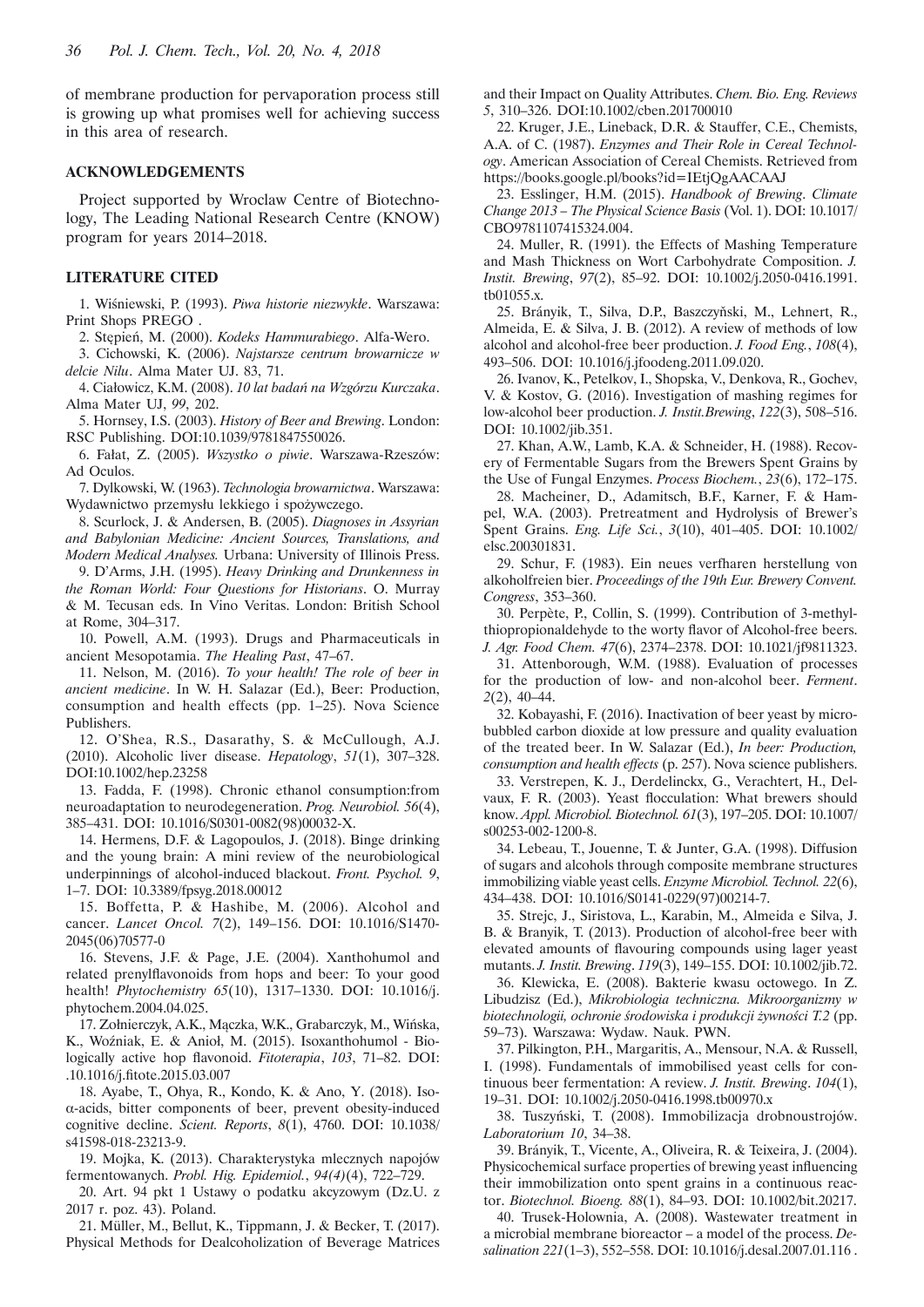41. Bony, M., Bony, M., Thines-sempoux, D., Thines-Sempoux, D., Barre, P., Barre, P. & Blondin, B. (1997). Localization and Cell Surface Anchoring of the. *Microbiology 179*(15), 4929–36.

42. Verbelen, P.J., De Schutter, D.P., Delvaux, F., Verstrepen, K.J. & Delvaux, F.R. (2006). Immobilized yeast cell systems for continuous fermentation applications. *Biotechnol. Letters 28*(19), 1515–1525. DOI: 10.1007/s10529-006-9132-5.

43. Naydenova, V., Badova, M., Vassilev, S., Iliev, V., Kaneva, M. & Kostov, G. (2014). Encapsulation of brewing yeast in alginate/chitosan matrix: Lab scale optimization of lager beer fermentation. *Biotechnol. Biotechnolog. Equipment. 28*(2), 277–284. DOI: 10.1080/13102818.2014.910373.

44. Mensour, N.A., Margaritis, A., Briens, C.L., Pilkington, H. & Russell, I. (1997). New Developments in the Brewing Industry Using Inmobilised Yeast Cell Bioreactor Systems. *J. Inst. Brewing*. *103*(6), 363–370. DOI: 10.1002/j.2050-0416.1997. tb00965.x.

45. Van Dieren, B. (1995). *Yeast metabolism and the production of alcohol-free beer*. In Immobilized Yeast Applications in the Brewery Industry (pp. 66–76). Espoo, Finland: Hans Carl Getranke-Fachverlag.

46. Inez, B., Figueiredo, C., Fontes, A., Patrick, P., Pimenta, D.S. & Souza, C. De. (2017). Crossing Techniques Using Cachaça ( Brazilian Spirit ) *Yeasts 83*(20), 1–17.

47. Puerari, C., Strejc, J., Souza, A.C., Karabin, M., Schwan, R.F. & Brainyik, T. (2016). Optimization of alcohol-free beer production by lager and cachaca yeast strains using response surface methodology. *J. Inst. Brewing 122*(1), 69–75. DOI: 10.1002/jib.306

48. Navrátil, M., Dömény, Z., Šturdík, E., Šmogrovičová, D. & Gemeiner, P. (2002). Production of non-alcoholic beer using free and immobilized cells of Saccharomyces cerevisiae deficient in the tricarboxylic acid cycle. *Biotechnol. Appl. Biochem. 35*(2), 133. DOI: 10.1042/BA20010057.

49. Mortazavian, A.M., Razavi, S.H., Mousavi, S.M., Malganji, S. & Sohrabvandi, S. (2014). The effect of Saccharomyces strain and fermentation conditions on quality prameters of non-alcoholic beer. *J. Paramed. Sci. 5*(3), 21–26.

50. De Francesco, G., Turchetti, B., Sileoni, V., Marconi, O. & Perretti, G. (2015). Screening of new strains of Saccharomycodes ludwigii and Zygosaccharomyces rouxii to produce low-alcohol beer. *J. Instit. Brewing 121*(1), 113–121. DOI: 10.1002/jib.185.

51. Baranowski, K., Salamon, A., Michałowska, D., Baca, E. & Kraśna, D. (2002). Sposób wytwarzania piwa o małej zawartości alkoholu etylowego oraz szczepy drożdży do wytwarzania piwa o małej zawartości alkoholu etylowego. Patent No. 98846, Poland.

52. Mohammadi, A., Razavi, S.H., Mousavi, S.M. & Rezaei, K. (2011). A Comparison between sugar consumption and ethanol production in wort by immobilized Saccharomyces cerevisiae, Saccharomyces ludwigii and Saccharomyces rouxii on brewer's spent grain. *Brazil. J. Microbiol. 42*(2), 605–615. DOI: 10.1590/S1517-83822011000200025.

53. Gibson, B., Geertman, J.M.A., Hittinger, C.T., Krogerus, K., Libkind, D., Louis, E.J. & Sampaio, J.P. (2017). New yeasts-new brews: Modern approaches to brewing yeast design and development. *FEMS Yeast Res. 17*(4), 1–13. DOI: 10.1093/ femsyr/fox038.

54. Lide, D.R., Baysinger, G., Berger, L.I., Goldberg, R. N., Kehiaian, H.V, Kuchitsu, K. & Zwillinger, D. (2004). *CRC Handbook of Chemistry and Physics*. CRC Press.

55. Huige, N.J., Sanchez, G.W. & Leidger, A.R. (1990). Process for Preparing a Nonalcoholic (Less the 0.5 Volume Percent Alcohol) Malt Beverage. Patent No.4970082A, USA.

56. Caluwaerts, H.J.J. (1995). Process for the manufacture of an alcohol-free beer having the organoleptic properties of a lager type pale beer. Patent No. 5384135 USA.

57. Sohrabvandi, S., Mousavi, S.M., Razavi, S.H., Mortazavian, A.M. & Rezaei, K. (2010). Alcohol-free beer: Methods of production, sensorial defects, and healthful effects. *Food Rev. Internat. 26*(4), 335–352. DOI: 10.1080/87559129.2010.496022.

58. Craig, A.J.M. (1991). Counter-current gas–liquid contacting device. Patent No. 4995945A, USA.

59. Wright, A.J. & Pyle, D.L. (1996). An investigation into the use of the spinning cone column for in situ ethanol removal from a yeast broth. *Proc. Biochem*. *31*(7), 651–658. DOI: 10.1016/S0032-9592(96)00017-9.

60. Huerta-Pérez, F., & Pérez-Correa, J.R. (2018). Optimizing ethanol recovery in a spinning cone column. *J. Taiwan Inst. Chem. Eng. 83*, 1–9. DOI: 10.1016/j.jtice.2017.11.030.

61. Moreira da Silva, P. & De Wit, B. (2008). Spinning cone column distillation – innovative technology for beer dealcoholisation. *Cerevisia 33*, 91–95.

62. Leskosek, I.J. & Mitrovic, M. (1994). Optimization of beer dialysis with cuprophane membranes. *J. Inst. Brew.*, *100*, 287–292.

63. Moonen, H. & Niefind, H.J. (1982). Alcohol reduction in beer by means of dialysis. *Desalination 41*(3), 327–335. DOI: 10.1016/S0011-9164(00)88733-0.

64. Leskošek, I., Mitrović, M. & Nedović, V. (1995). Factors influencing alcohol and extract separation in beer dialysis. *World J Microbiol. Biotechnol. 11*(5), 512–514. DOI: 10.1007/ BF00286364.

65. Greenlee, L.F., Lawler, D.F., Freeman, B.D., Marrot, B. & Moulin, P. (2009). Reverse osmosis desalination: Water sources, technology, and today's challenges. *Water Res. 43*(9), 2317–2348. DOI: 10.1016/S0011-9164(03)00373-4.

66. Noworyta, A., Koziol, T. & Trusek-Holownia, A. (2003). A system for cleaning condensates containing ammonium nitrate by the reverse osmosis method. *Desalination 156 (1–3)*, 397–402. DOI: 10.1016/j.desal.2015.12.011.

67. Ali, W., Rehman, W.U., Younas, M., Ahmad, M.I. & Gul, S. (2015). Reverse osmosis as one-step wastewater treatment : a case study on groundwater pollution. *Pol. J. Chem. Technol. 17*(4), 42–48. DOI: 10.1515/pjct-2015-0067.

68. Jastřembská, K., Jiránková, H. & Mikulášek, P. (2017). Dealcoholisation of standard solutions by reverse osmosis and diafiltration. *Desalin. Water Treat.* 75, 357-362. DOI: 10.5004/ dwt.2017.20544.

69. Catarino, M., Mendes, A., Madeira, L.M. & Ferreira, A. (2007). Alcohol removal from beer by reverse osmosis. *Separ. Sci. Technol. 42*(13), 3011–3027. DOI: 10.1080/01496390701560223.

70. Gnekow, B.R. (1991). Low and non-alcoholic beverages produced by simultaneous double reverse osmosis. Patent No. 4999209A, USA.

71. Criscuoli, A., Drioli, E., Capuano, A., Memoli, B. & Andreucci, V.E. (2002). Human plasma ultrafiltrate purification by membrane distillation: process optimisation and evaluation of its possible application on-line. *Desalination 147*, 147–148. DOI: 10.1016/S0011-9164(02)00602-1.

72. Ali, A., Quist-Jensen, C.A., Drioli, E. & Macedonio F.(2018). Evaluation of integrated microfiltration and membrane distillation/crystallization processes for produced water treatment, *Desalination 434*, 161–168. DOI: 10.1016/j. desal.2017.11.035.

73. Wang, Q., Li, N., Bolto, B., Hoang, M. & Xie, Z. (2016). Desalination by pervaporation: A review. *Desalination 387*, 46–60. DOI: 10.1016/j.desal.2016.02.036.

74. Feng, X. & Huang, R.Y.M. (1997). Liquid Separation by Membrane Pervaporation: A Review. *Industr. Eng. Chem. Res.36*(4), 1048–1066. DOI: 10.1021/ie960189g.

75. Kaminski, W., Marszalek, J. & Tomczak, E. (2018). Water desalination by pervaporation – Comparison of energy consumption. *Desalination 433*, 89–93. DOI: 10.1016/j.desal.2018.01.014.

76. Smitha, B., Suhanya, D., Sridhar, S. & Ramakrishna, M. (2004). Separation of organic-organic mixtures by pervaporation – A review. *J. Membr. Sci. 241*(1), 1–21. DOI: 10.1016/j. memsci.2004.03.042.